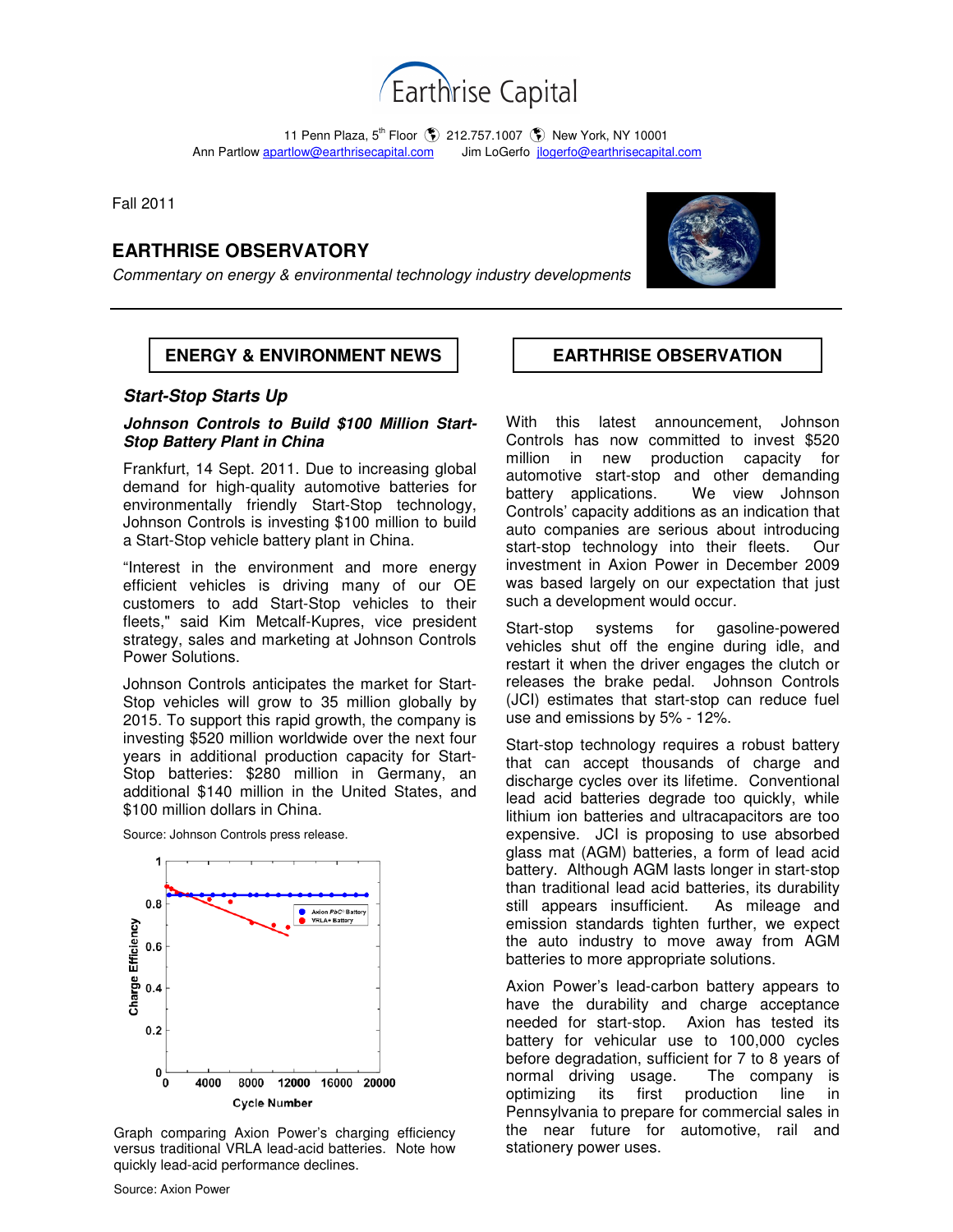## **EARTHRISE CAPITAL PORTFOLIO OBSERVER**

In our "Earthrise Capital Portfolio Observer," we hope to provide a deeper understanding of our portfolio companies through management interviews, technology summaries and real-world examples of products at work.

This installment of the Portfolio Observer features an emerging application of the nanomaterials technology developed by NanoMas Technologies, Inc., Earthrise Capital Fund's first investment. NanoMas has a patented process technology for making extremely small, highly stable nanoparticles from silver, gold and other metals. One of NanoMas's first products is expected to be a nanosilver-based conductive ink for printing the "fingers" that collect the electric current generated by crystalline silicon solar cells.



Images courtesy of PVeducation.org and DOE/NREL

The standard method for "metallizing" (attaching metal features to) a silicon solar cell is screen printing – pressing a thick paste through a fine-mesh screen. For the purposes of the solar industry, screen printing is workable but not optimal. Issues with screen printing include line resolution, print speed, wafer breakage, and the need for manual screen replacement every few hours. Replacing screen printing with higher-speed, higher-resolution, non-contact processes like plating and inkjetting requires new materials and formulations. For example, the silver particles used in screen print pastes are much too large for inkjet print heads.

NanoMas is one of the few companies in the world able to make silver particles small and stable enough for inkjetting solar cell current collectors. The company is working with an industry partner and the National Renewable Energy Laboratory to develop silver ink formulations tailored for inkjet-based metallization processes. Based on initial tests, inkjetted current collectors can improve crystalline silicon cell efficiency from about 16%-17% to 17%-18%, which could raise manufacturer gross margins by 10%- 20+%, depending on various factors, and/or reduce the price of solar cells. Even small increases in solar cell efficiency have an outsized impact on solar cell costs.